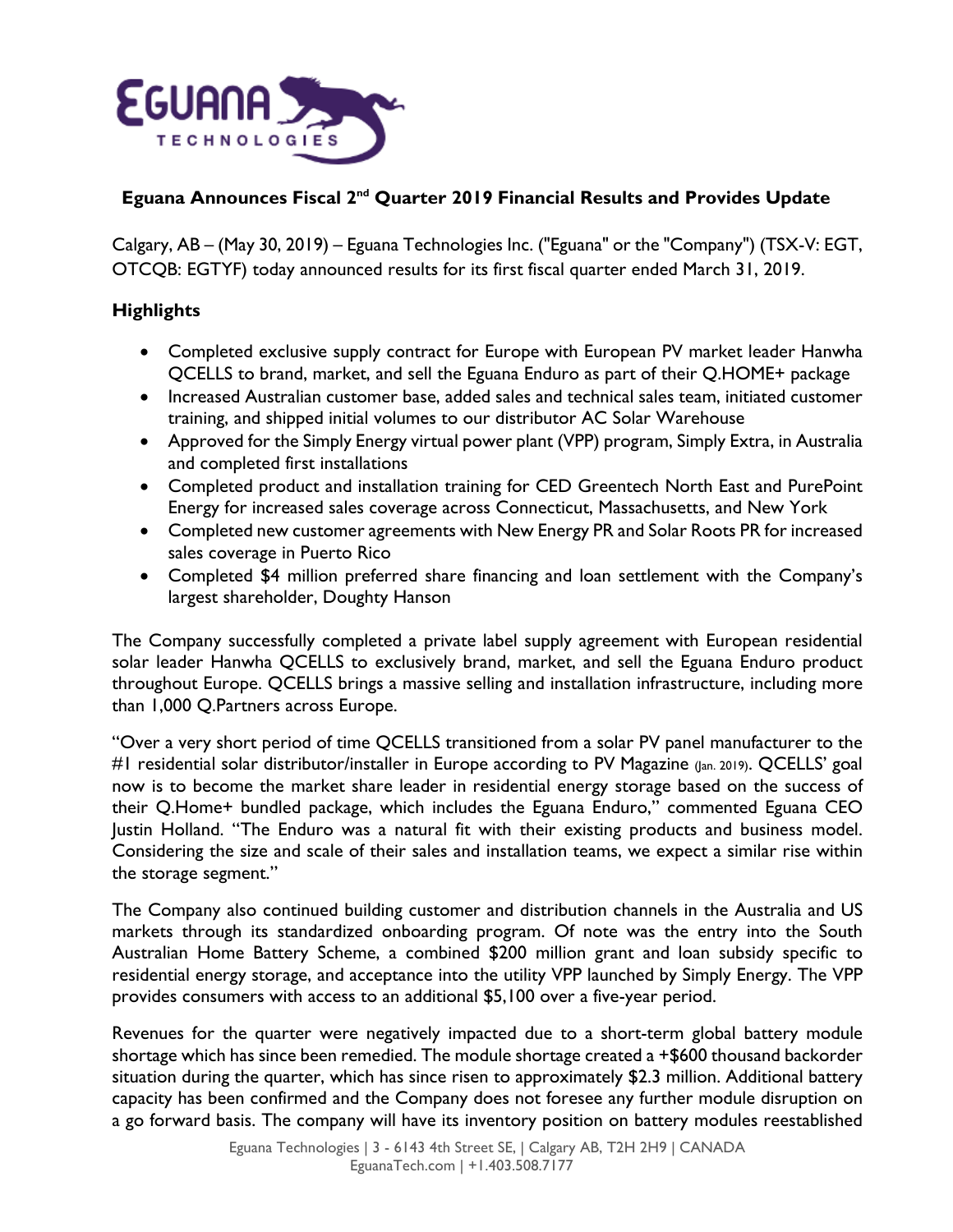

during the current quarter and expects to fulfill all back orders within the fiscal year. Total open orders have continued to ramp and now exceed \$9 million, including back orders, and are balanced across our three target markets, Australia, United States, and Europe.

"We have been working closely with LG Chem on the module allocation situation and have confirmation they will meet our growing order book on a go forward basis. Our positioning within the Australian and North American markets has provided significant increases in partner purchase orders which we expect to fulfill this calendar year" Holland added.

In order to support order growth and working capital needs the Company has announced a \$3 million private placement to close on or about June 12. The Company is also pursuing additional non-dilutive financing options in parallel with the announced private placement.

## **About Eguana Technologies Inc.**

Based in Calgary, Alberta Canada, Eguana Technologies Inc. (EGT: TSX.V) (OTCQB: EGTYF) designs and manufactures high performance residential and commercial energy storage systems. Eguana has two decades of experience delivering grid edge power electronics for fuel cell, photovoltaic and battery applications, and delivers proven, durable, high quality solutions from its high capacity manufacturing facilities in Europe and North America.

With thousands of its proprietary energy storage inverters deployed in the European and North American markets, Eguana is one of the leading suppliers of power controls for solar selfconsumption, grid services and demand charge applications at the grid edge.

To learn more, visit [www.EguanaTech.com](http://www.eguanatech.com/) or follow us on Twitter [@EguanaTech](https://twitter.com/EguanaTech)

### **Company Inquiries**

Justin Holland CEO, Eguana Technologies Inc. +1.416.728.7635 [Justin.Holland@EguanaTech.com](mailto:Justin.Holland@EguanaTech.com)

### **Forward Looking Information**

*The reader is advised that some of the information herein may constitute forward-looking statements within the meaning assigned by National Instruments 51-102 and other relevant securities legislation. In particular, we include: statements pertaining to the value of our power controls to the energy storage market and statements concerning the use of proceeds and the Company's ability to obtain necessary approvals from the TSX Venture Exchange.*

*Forward-looking information is not a guarantee of future performance and involves a number of risks and uncertainties. Many factors could cause the Company's actual results, performance or achievements, or future events or developments, to differ materially from those expressed or implied by the forward-looking information. Readers are cautioned not to place undue reliance on forward-looking information, which speaks only as of the date hereof. Readers are also directed to the Risk Factors section of the Company's most recent audited Financial Statements which may be found on its website or at sedar.com. The Company does*